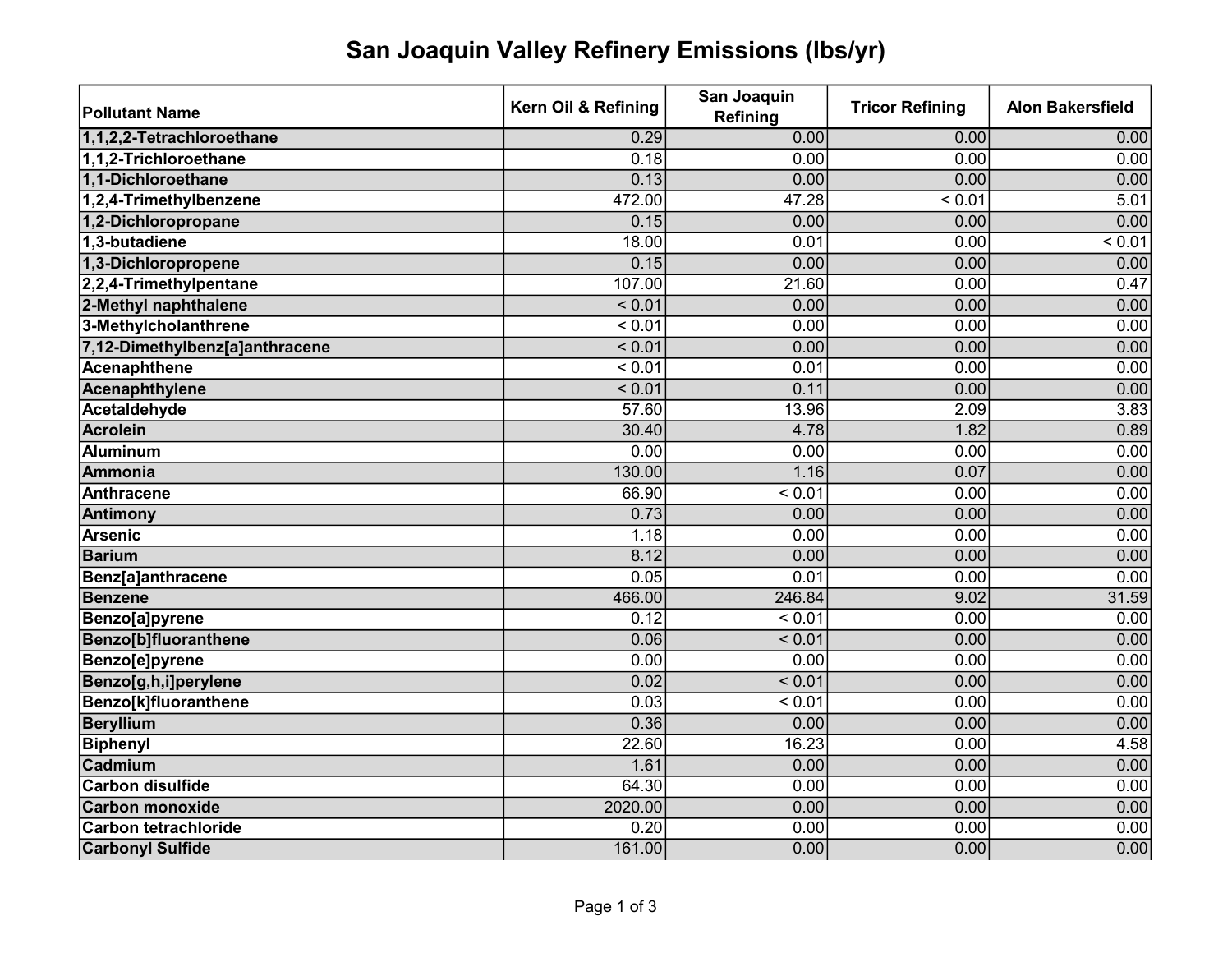## San Joaquin Valley Refinery Emissions (lbs/yr)

| <b>Pollutant Name</b>                                 | Kern Oil & Refining | San Joaquin<br><b>Refining</b> | <b>Tricor Refining</b> | <b>Alon Bakersfield</b> |
|-------------------------------------------------------|---------------------|--------------------------------|------------------------|-------------------------|
| <b>Chlorine</b>                                       | 0.00                | 0.00                           | 0.00                   | 0.00                    |
| Chlorobenzene                                         | 0.15                | 0.00                           | 0.00                   | 0.00                    |
| Chloroform                                            | 0.16                | 101.86                         | 0.00                   | 0.00                    |
| Chromium                                              | 5.49                | 0.00                           | 0.00                   | 0.00                    |
| Chromium, hexavalent (& compounds)                    | 0.30                | 0.00                           | 0.00                   | 0.00                    |
| <b>Chrysene</b>                                       | 0.17                | < 0.01                         | 0.00                   | 0.00                    |
| <b>Cobalt</b>                                         | < 0.01              | 0.00                           | 0.00                   | 0.00                    |
| Copper                                                | 6.84                | 0.00                           | 0.00                   | 0.00                    |
| Cresols (mixtures of) {Cresylic acid}                 | 0.19                | 0.00                           | 0.00                   | 0.00                    |
| <b>Cumene</b>                                         | 28.80               | 12.61                          | 0.00                   | 0.79                    |
| Cyclohexane                                           | 123.00              | 0.40                           | 0.00                   | 0.00                    |
| Dibenz[a,h]anthracene                                 | 0.01                | < 0.01                         | 0.00                   | 0.00                    |
| <b>Dichlorobenzenes (mixed isomers)</b>               | 0.01                | 0.00                           | 0.00                   | 0.00                    |
| Diesel engine exhaust, particulate matter             | 11.10               | 0.00                           | 0.00                   | 0.00                    |
| Dioxins, total, w/o individ. isomers reported {PCDDs} | 0.00                | 0.00                           | 0.00                   | 0.00                    |
| <b>Ethyl benzene</b>                                  | 666.00              | 34.90                          | 26.21                  | 138.42                  |
| <b>Ethylene</b>                                       | 0.06                | 0.00                           | 0.00                   | 0.00                    |
| Ethylene dibromide {EDB}                              | 22.40               | 0.00                           | 0.00                   | 0.00                    |
| Ethylene dichloride {EDC}                             | 12.30               | 0.00                           | 0.00                   | 0.00                    |
| Ethylene glycol monobutyl ether                       | 247.00              | 0.00                           | 0.00                   | 0.00                    |
| <b>Fluoranthene</b>                                   | 0.60                | 0.02                           | 0.00                   | 0.00                    |
| <b>Fluorene</b>                                       | 3.24                | 1.05                           | 0.00                   | 0.00                    |
| Formaldehyde                                          | 675.00              | 70.79                          | 8.31                   | 104.28                  |
| <b>Hexane</b>                                         | 237.00              | 164.87                         | 3.11                   | 89.06                   |
| <b>Hydrochloric acid</b>                              | 0.00                | 0.00                           | 0.00                   | 0.00                    |
| <b>Hydrogen Sulfide</b>                               | 983.00              | 768.84                         | 12.69                  | 42.03                   |
| Indeno[1,2,3-cd]pyrene                                | 0.15                | < 0.01                         | 0.00                   | 0.00                    |
| Isobutyraldehyde                                      | 0.56                | 0.00                           | 0.00                   | 0.00                    |
| <b>Isopropyl alcohol</b>                              | 0.00                | 0.00                           | 31.03                  | 0.00                    |
| Lead                                                  | 6.83                | 0.00                           | 0.00                   | 0.00                    |
| <b>Manganese</b>                                      | 13.40               | 0.00                           | 0.00                   | 0.00                    |
| <b>Mercury</b>                                        | 0.60                | 0.00                           | 0.00                   | 0.00                    |
| <b>Methanol</b>                                       | 35.00               | 0.00                           | 0.00                   | 9.19                    |
| Methyl isobutyl ketone {Hexone}                       | 13.90               | 0.00                           | 0.00                   | 0.00                    |
| Methyl tert-butyl ether                               | 6.17                | 0.00                           | 0.00                   | 0.00                    |